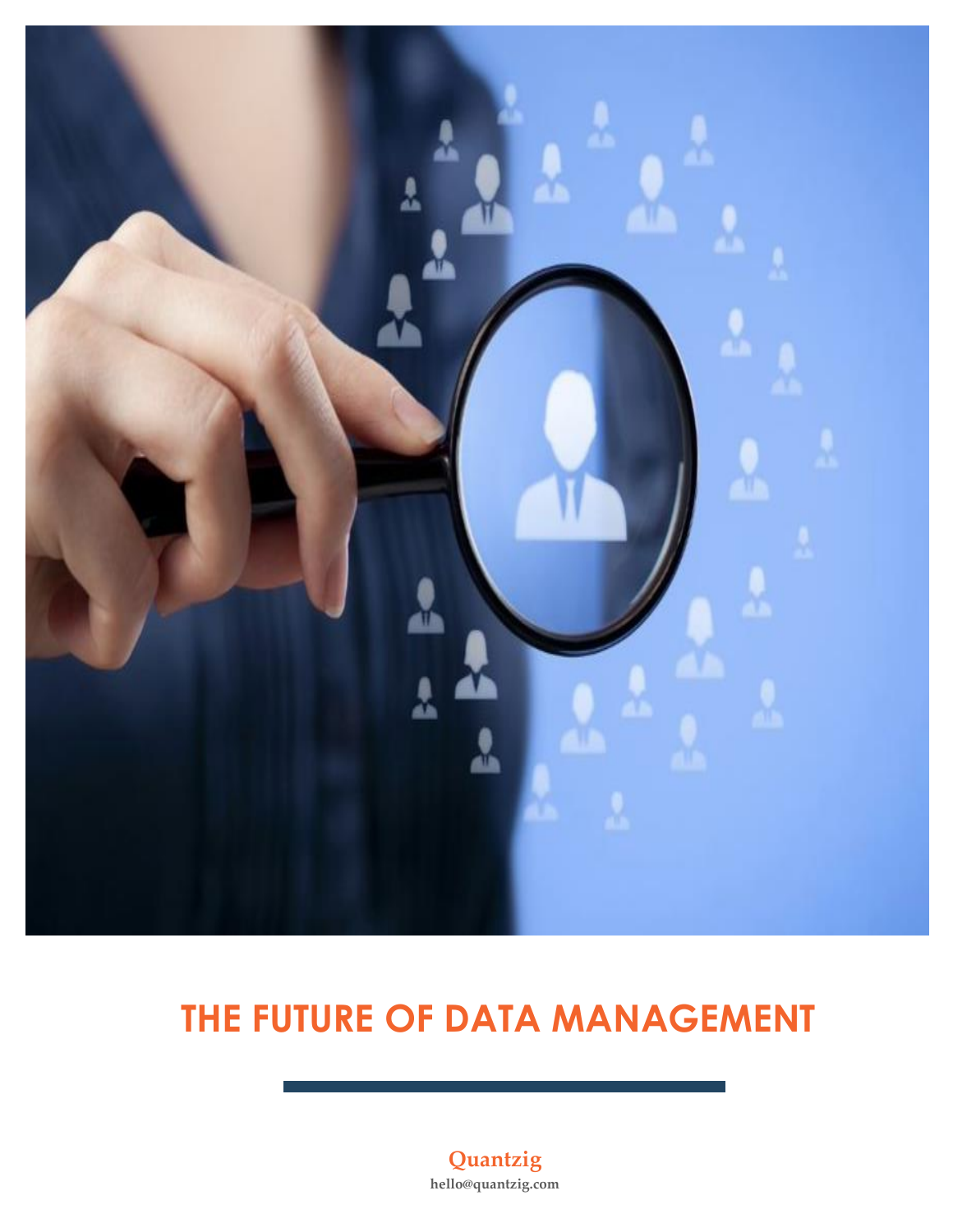## **Data Management**

Today, most of the organizations agree that having the **right data** and managing it well, is critical to the success of business initiatives that drive revenue **growth and innovation**. Predicting and capitalizing on the next significant business trend is only an educated guess without a solid foundation of finely perfected, reliable data to serve as building blocks.

Data management incorporates the areas of access, discovery, quality, integration, federation, mastering, and governance. Each of these areas require experts who



## *Soon, data management will become more targeted, predictive, and automated – freeing users to focus on oversight.*

understand the data at hand, its essential properties, and its corresponding business impact.

Although, there is an abduance of data management experts, they are not able to keep pace with **organizational requirements**. The emergence of big data technologies has made it a common practice to acquire and store the everincreasing amount of data – data that still needs to be cleaned, sorted, and mined for hidden gems of insight. This has created the need for new data management methodologies that do not depend on more **specialized technologists**, but instead on new approaches that will scale existing expertise to the size of the data.

So how is the data management industry evolving to support current needs and within existing restrictions – while constructing environments – to address future needs?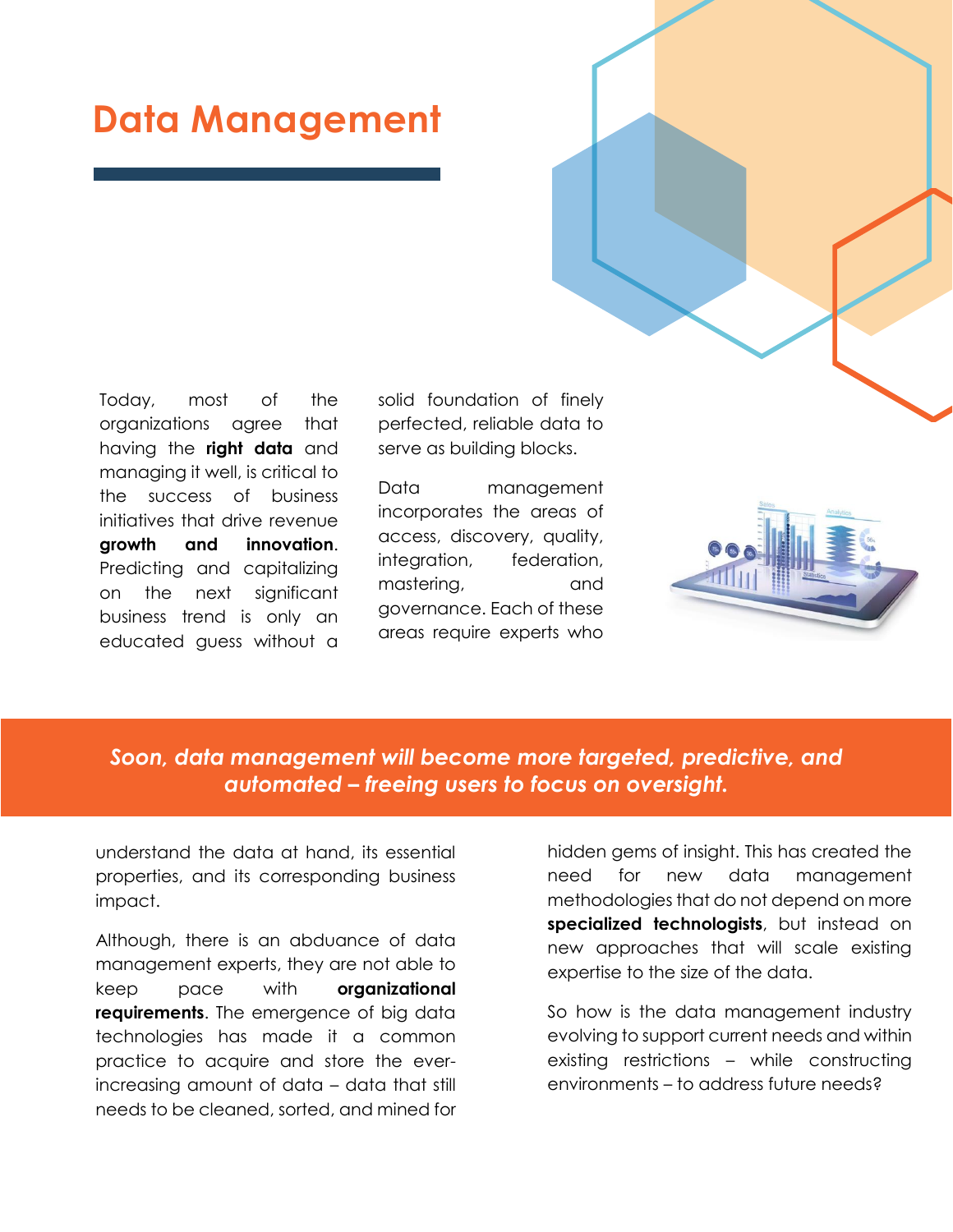### **Current Strategies**

Today, businesses are making use of a more generalized processing approach to be more responsive and shorten the time needed to accomplish well-established data management tasks in today's competitive world. Additionally, based on the existing environment, organizations are using routine execution strategies. These strategies have the benefit of taking advantage of existing hardware, minimizing data movement and simplifying access; thereby, expediting processing and CPU time.

### **Changes Needed to Current Strategies**

However, today it's not just about technology. An evergrowing number of technology-savvy business users are insisting on working directly with the data that fuels their marketing reports, sales projections, and product revenue forecasts. They often suggest businesses to indulge in barely integrated "**freeware**" solutions that can provide instant gratification but add to the havoc of data users of different stripes working with the same data. Data management specialists now are tasked with taming an exploring a number of data feeds, as well as supporting a mounting number of data consumers of all skill levels.

### **Some of the changes that have to be made to current strategies include:**

- Pertinent suggestions should be presented to users to help them fine-tune and understand the data.
- Finding the right data source and shaping it to meet project needs should be a point-and-click exercise.
- Alerting the changes that affect users' work or result in a critical data element missing from results.
- Data must be easily combined to unlock new insights.

### **What the Future Holds**

In the future, it's almost certain that data management will advance to not only address all the self-service requirements of both sophisticated and novice users but also **automate** the discipline, with human interaction focused on initial definition and application innovation. Additionally, data management systems will self-organize, search and discover new machinelearned insights, propose new data elements and combinations from both internal and external sources; thereby, anticipating organizational needs.

## **LATEST INSIGHTS**



**[Importance of Cloud-based](https://www.quantzig.com/blog/importance-cloud-data-management-retail-sector?utm_source=QZwhitepaper&utm_medium=QZ&utm_campaign=whitepaper)  [Data Management](https://www.quantzig.com/blog/importance-cloud-data-management-retail-sector?utm_source=QZwhitepaper&utm_medium=QZ&utm_campaign=whitepaper)** 

With a large amount of data being generated on a daily basis from a variety of sources, it has become essential for organizations to leverage data management tools.





**[Data Management Solution for](https://www.quantzig.com/content/internet-service-data-management?utm_source=QZwhitepaper&utm_medium=QZ&utm_campaign=whitepaper) A Leading [Internet Service](https://www.quantzig.com/content/internet-service-data-management?utm_source=QZwhitepaper&utm_medium=QZ&utm_campaign=whitepaper)  [Provider](https://www.quantzig.com/content/internet-service-data-management?utm_source=QZwhitepaper&utm_medium=QZ&utm_campaign=whitepaper)**

In our latest engagement, we helped a leading internet service provider identify the most profitable customers in terms of total value of sales and estimated lifetime value.